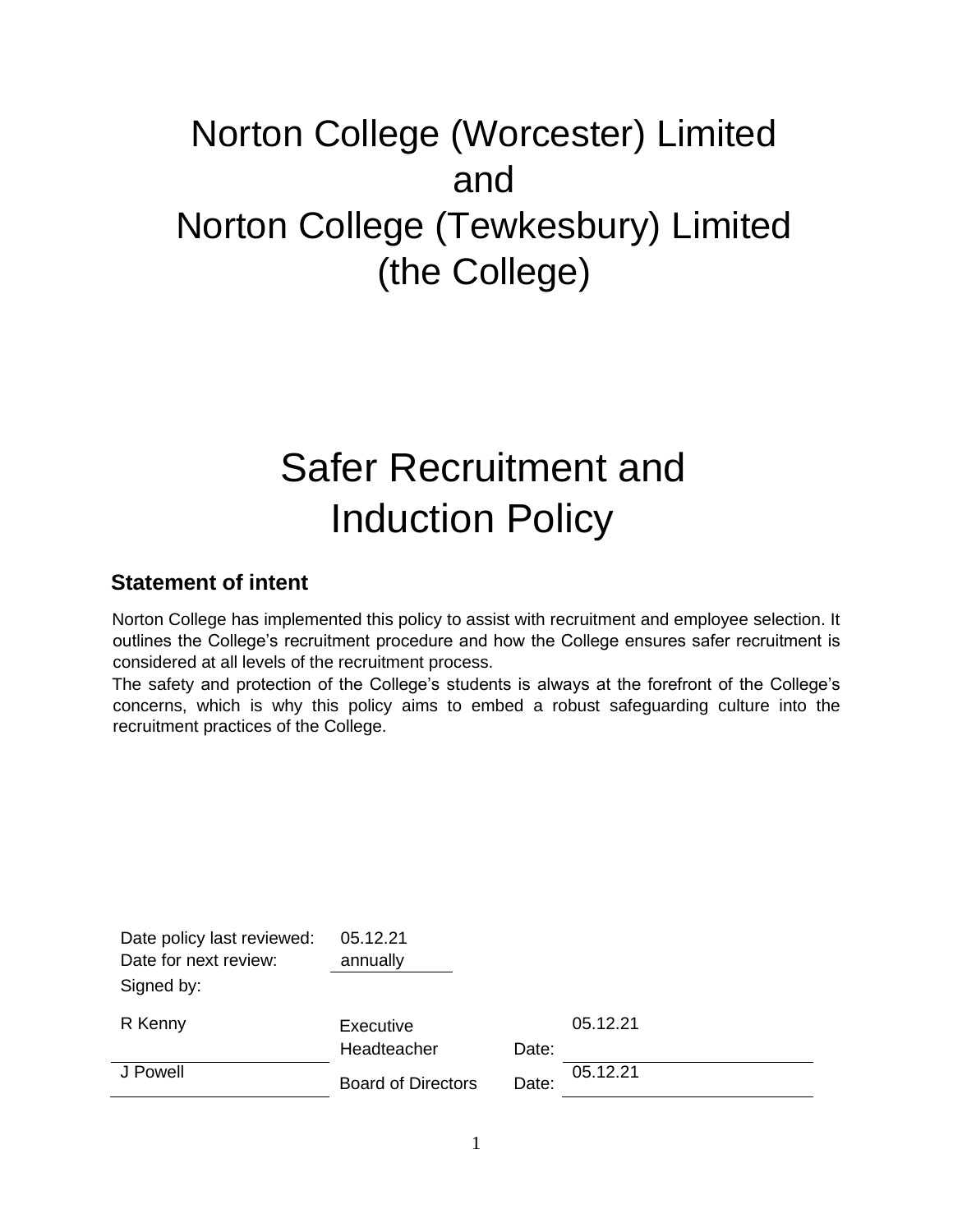# **1. Legal framework**

This policy has due regard to all relevant legislation including, but not limited to, the following:

- Children Act 1989
- Children Act 2004
- Safeguarding Vulnerable Groups Act 2006
- The Education (School Teachers' Appraisal) (England) Regulations 2012 (as amended)
- Sexual Offences Act 2003
- The School Staffing (England) Regulations 2009
- Rehabilitation of Offenders Act 1974
- Education and Skills Act 2008
- Data Protection Act 2018
- The UK General Data Protection Regulation (UK GDPR)
- Education Act 2002
- Equality Act 2010
- Amendments to the Exceptions Order 1975, 2013 and 2020

This policy has due regard to guidance including, but not limited to, the following:

- DfE (2021) 'Keeping children safe in education 2021' (KCSIE)
- DfE (2018) 'Staffing and employment advice for schools'
- DfE (2020) 'Governance handbook'
- DfE (2020) 'Schools COVID-19 operational guidance'
- DfE (2020) 'Changes to checks for EU sanctions on EEA teachers from 1 January 2021'
- DfE (2021) 'Basic check ID checking guidelines from 1 July 2021'
- DfE (2021) 'Recruit teachers from overseas'
- DfE (2021) 'Right to work checks: employing EU, EEA and Swiss citizens'
- DfE (2021) 'Right to work checks: an employer's guide'

# **2. Introduction**

**2.1** This policy has been developed to embed safer recruitment practices and procedures throughout Norton College and to support the creation of a safer culture by reinforcing the safeguarding and well-being of children and young people in our care. This policy complies with guidance outlined in "Keeping Children Safe in Education (2021)".

**2.2** This policy reinforces the expected conduct outlined in the Code of Conduct for Staff as well as the College's Whistle Blowing Policy with which all staff are expected to be familiar with. All successful candidates for paid or volunteer employment will be made aware of these documents.

**2.3** This policy is an essential element in creating and maintaining a safe and supportive environment for all students, staff and others within the College community and aims to ensure both safe and fair recruitment and selection of all staff and volunteers by:

• attracting the best possible candidates/volunteers to vacancies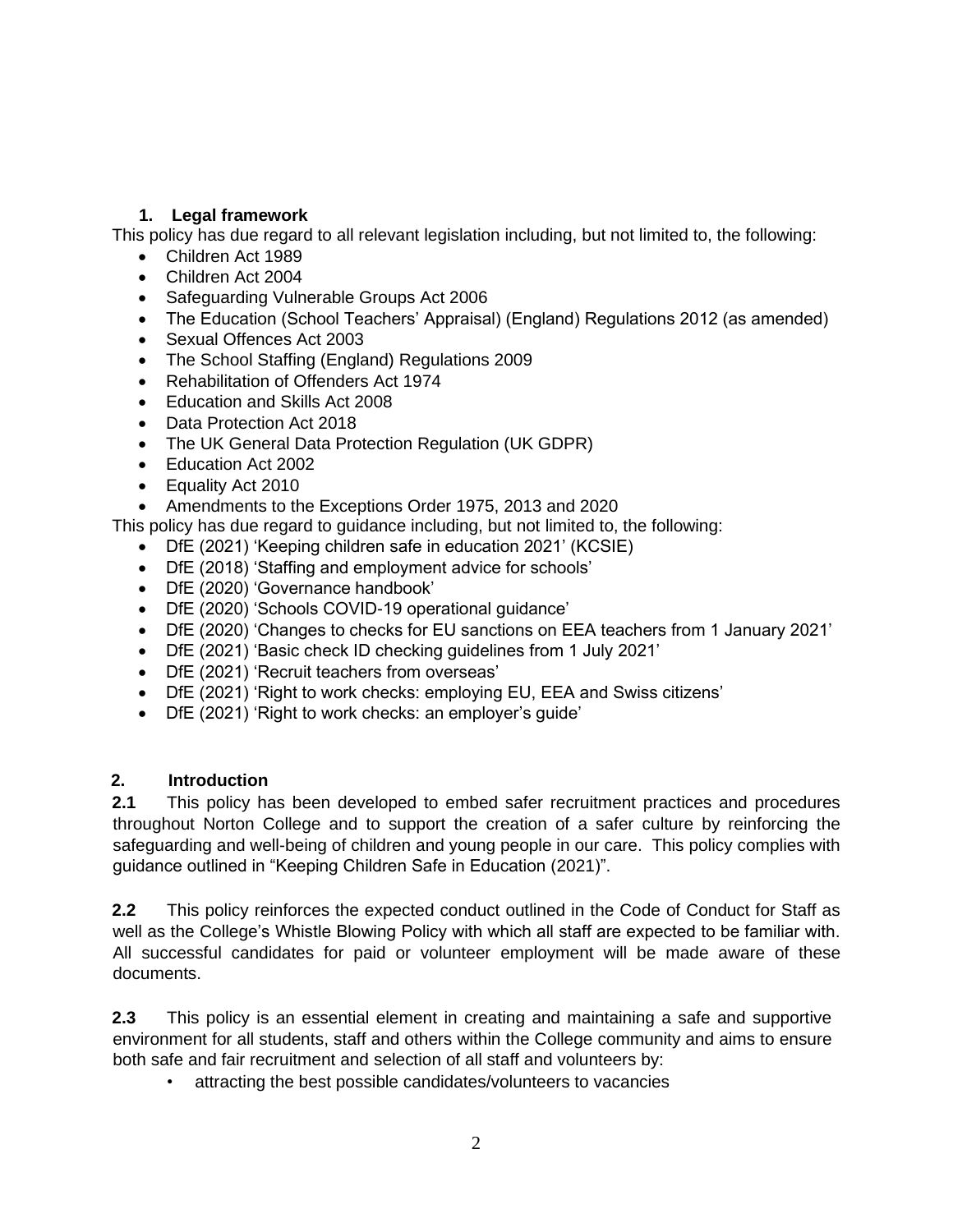- deterring prospective candidates/volunteers who are unsuitable from applying for vacancies
- identifying and rejecting those candidates/volunteers who are unsuitable to work with children and young people
- **2.4** Norton College is committed to using procedures that deal effectively with those adults who fail to comply with the school's safeguarding and child protection procedures and practices.
- **2.5** As an employer we are under a duty to refer any allegation of abuse against a member of staff to the Designated Officer for the local authority (LADO). A referral will be made if a teacher or member of staff (including volunteers) has:
	- behaved in a way that has harmed a child, or may have harmed a child
	- possibly committed a criminal offence against or related to a child
	- behaved towards a child or children in a way that indicates he/she would pose a risk of harm if they work regularly or closely with children

**2.6** As an employer we are under a duty to refer to the Disclosure and Barring Service (DBS), any member of staff who, following disciplinary investigation, is dismissed or resigns because of misconduct towards a student and we may refer any concerns we have before the completion of this process.

# **3. Roles and Responsibilities**

**3.1** The Board of Directors will:

- ensure the College has effective policies and procedures in place for the safe and fair recruitment and selection of staff and volunteers in accordance with Department for Education Guidance and Llegal rRequirements.
- monitor the College's compliance with them.
- ensure that appropriate staff and the Safeguarding Director have completed safer recruitment training (and repeat every 5 years).

 **3.2** The Executive Headteacher and Head of School will:

- ensure that the College operates safe and fair recruitment and selection procedures which are regularly reviewed and up-dated to reflect any changes to legislation and statutory guidance
- ensure that all appropriate checks have been carried out on staff and volunteers in the school
- monitor any contractors' and agencies' compliance with this document
- promote the safety and well-being of students at every stage of this process

# **4. Inviting Applications**

**4.1** All advertisements for posts of regulated activity, paid or unpaid, will include the following statement;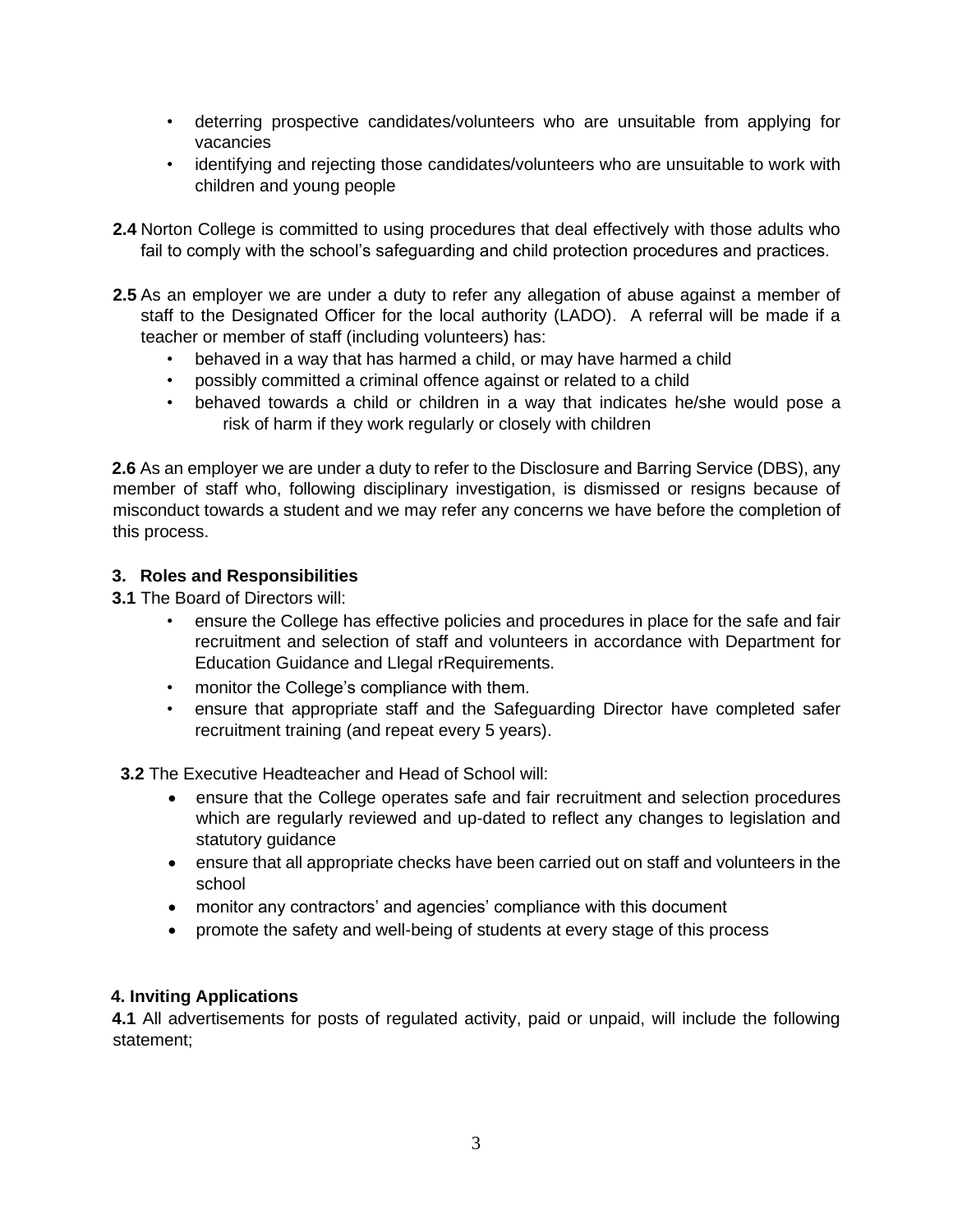Norton College is committed to safeguarding children and young people. All post holders in regulated activity are subject to appropriate vetting procedures and a satisfactory "Disclosure and Barring Service Enhanced check".

**4.2** Advertisements for posts should also make clear that staff will be expected to promote fundamental British values.

**4.3** All applicants will have access to the following when applying for a post:

- Job description and person specification
- An application form

The following should be available on the College's website:

- The College's Safeguarding Policy
- The College's Safer Recruitment Policy
- The College's Whistleblowing Policy

**4.4** Prospective applicants must complete, in full, and return a signed application form. Incomplete application forms will be returned to the applicant where the deadline for completed forms has not passed.

**4.5** A curriculum vita will not be accepted in place of a completed application form.

# **5. Identification of the Recruitment Panel**

**5.1** At least one member of the Selection and Recruitment Panel will have successfully completed training in safer recruitment within the last 5 years

# **6. Shortlisting and References**

**6.1** Candidates will be short listed against the person specification for the post.

**6.2** Two references, one of which must be from the applicant's current/most recent employer where possible, will be taken up before the selection stage so that any discrepancies may be probed during this stage of the procedure.

**6.3** References will be sought directly from the referee, and where necessary, will be contacted to clarify any anomalies or discrepancies and to confirm who has written and sent the reference. Detailed written records will be kept of such exchanges. Where possible references will be requested in advance of interview.

**6.4** Where necessary, previous employers who have not been named as referees may be contacted in order to clarify any such anomalies or discrepancies. Detailed written records will be kept of such exchanges.

**6.5** Referees will be asked specific questions about the following:

- The candidate's suitability to work with children and young people
- Any substantiated allegations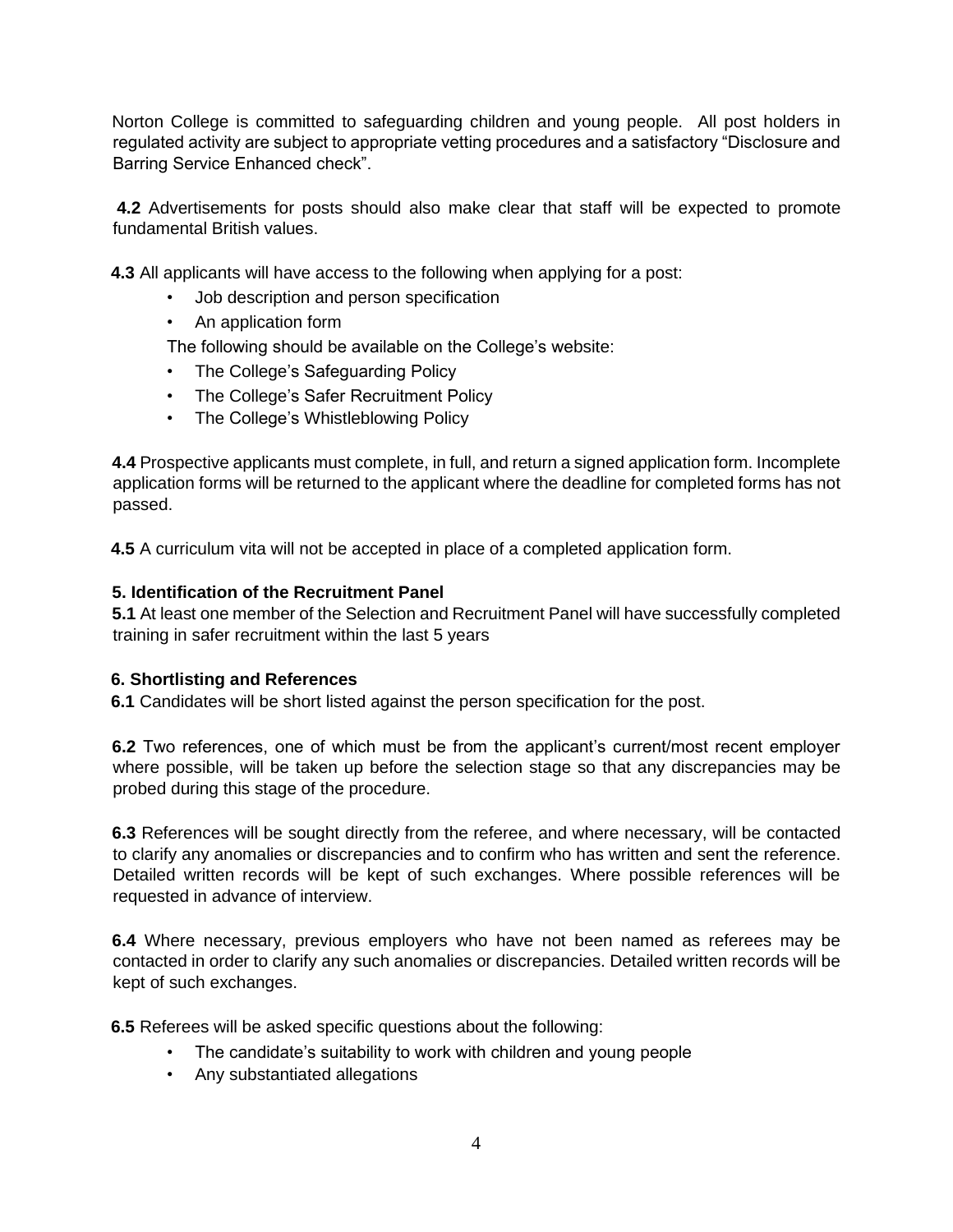- Any disciplinary warnings, including time-expired warnings, relating to the Safeguarding of children and young people
- The candidate's suitability for the post, including the candidate's ability and willingness to promote fundamental British values.

**6.6** Reference requests will include the following:

- Applicants current post and salary
- Attendance record
- Disciplinary record

**6.7** All references will have their validity checked by telephoning the person who has written it.

**6.8** All appointments are subject to satisfactory references, vetting procedures and DBS clearance.

# **7. Invitation to interview**

**7.1** Candidates called to interview will receive:

- A letter confirming the interview and any other selection techniques
- Further copy of the person specification
- Details of any tasks to be undertaken as part of the interview process
- The opportunity to discuss the process prior to the interview
- Be asked to provide proof of identity

# **8. The Selection Process**

**8.1** Selection techniques will be determined by the nature and duties of the post but all vacancies will require an interview of short-listed candidates.

**8.2** Interviews will always be face-to-face and may include additional interview techniques such as observation or exercises.

**8.3** Candidates will be required to:

- Explain any gaps in employment
- Explain satisfactorily any anomalies or discrepancies in the information available to the panel
- Declare any information that is likely to appear on the DBS disclosure
- Demonstrate their ability to safeguard and protect the welfare of children and young people and their ability and willingness to promote fundamental British values

# **9. Employment Checks**

- **9.1** An offer of appointment will be conditional and all successful candidates will be required to:
	- Provide proof of identity
		- Complete an enhanced DBS application and receive satisfactory clearance
		- Provide proof of professional status
		- Provide actual certificates of qualifications
		- Complete a confidential health questionnaire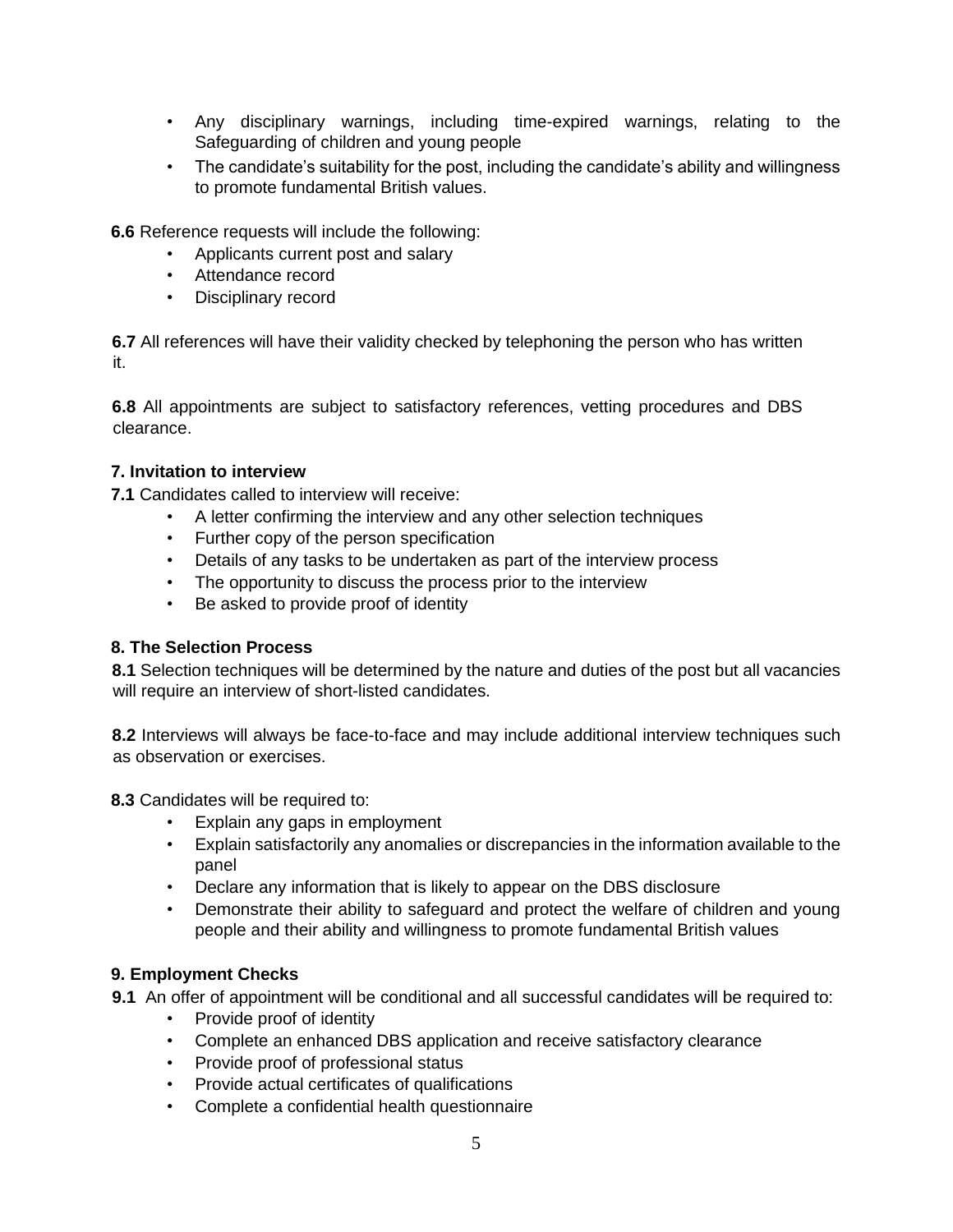- Provide proof of eligibility to live and work in the UK
- Overseas police check for any individual who within the last five years has lived or worked outside the United Kingdom, whether they are a British citizen or not
- For those in management, trustee or Director roles, conduct a section 128 check.

# **9.2 All checks will be:**

- Confirmed in writing
- Documented and retained on the personnel file
- Recorded on the school's Single Central Record
- Followed up if they are unsatisfactory or if there are any discrepancies in the information received.

**9.3** Employment will commence subject to all checks and procedures being satisfactorily completed.

# **10. Induction**

**10.1** All staff and volunteers who are new to the College will receive information on the College's safeguarding policy and procedures and guidance on safe working practices which would include guidance on acceptable conduct/behaviour. These expectations will form part of new staff members' induction training.

**10.2** All successful candidates will undergo a period of induction and will:

- Meet regularly with the Executive Headteacher or their line manager
- Attend appropriate training including generalist child protection training

# **11. Supply Staff**

**11.1** Norton College will endeavour not to use supply staff, because of the vulnerability of students however if necessary will only use those agencies which operate a Safer Recruitment Policy and supply written confirmation that all relevant checks have been satisfactorily completed. Any information disclosed as part of the DBS check will be treated confidentially. These agencies should be able to demonstrate that their staff have received appropriate safeguarding training.

**11.2** Norton College will carry out identity checks when the individual arrives at school.

# **12. Peripatetic Staff**

**12.1** Norton College will require that all necessary checks and DBS requirements have been satisfactorily completed for peripatetic staff.

# **13. Adults who supervise students on work experience**

**13.1** If the College is organising work experience placements, the College will ensure that the placement provider has policies and procedures in place to protect students from harm.

**13.2** Barred list checks by the DBS might be required on some people who supervise a student under the age of 16 on a work experience placement. In such cases, the school will consider the specific circumstances of the work experience. Consideration will be given in particular to the nature of the supervision and the frequency of the activity being supervised, to determine what, if